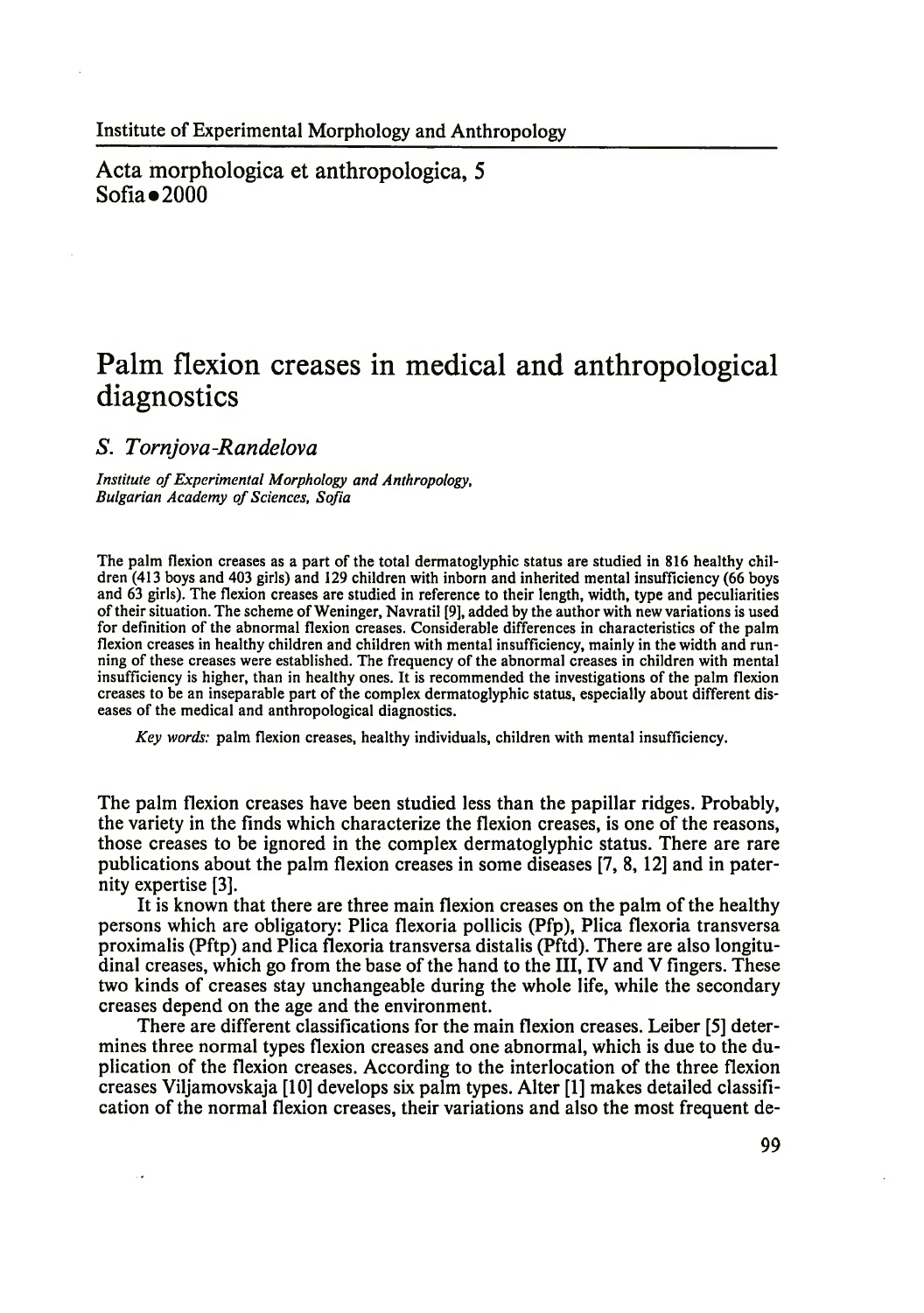viations. Modification of his classification is made by Karev [11]. Three-type classification of the palm creases is also offered by Bali, Ramesh [2]. The scheme of Frick et al., modified by Martin, Sailer [6] includes characteristic of the three main flexion creases, longitudinal creases and the degree of the furrowness with the secondary creases. New modifications of the palm flexion creases offered by Jain [4].

The aim of the present study is the characterization of the three main flexion creases in healthy children and their deviations in children with mental insufficiency.

## Material and Methods

As a material of the investigation we used the hand prints of 816 healthy children and teenagers from both sexes (413 boys and 403 girls) and 129 children and teenagers with inborn and inherited mental insufficiency (66 boys and 63 girls). We expose the distribution of diagnosis on a Table 1.

As a method of the researches of the flexion creases we accepted the scheme of Frick et al., modified by Martin, Sailer [6]. The three main flexion creases are studied in reference to their length, width, type and peculiarities of their situation (Fig. 1). The presence and the characteristics of the four-finger crease, as well as its transitional forms and the longitudinal creases are also studied. At the end the scheme includes the complex pattern of the volar surface of the hand according to the presence and lack of secondary creases and the degree of their presence. In the present study we make our statements only upon the three main flexion creases, the abnormal four finger crease and its transitional forms.

For definition of the abnormal four finger crease we used the scheme of Weninger, Navratil [9]. The scheme shows insufficiency for definition of the flexion crease for our contingent and that is why we add to it new variations (Fig. 2).

| Code acc. to<br><b>ICD</b> | Diagnosis                            | <b>Boys</b> | Girls | $0 + 9$        |
|----------------------------|--------------------------------------|-------------|-------|----------------|
| 742.1                      | Microcephaly                         | 13          | 21    | 34             |
| 742.3                      | Hydrocephaly                         | 10          |       | 12             |
| 272.7                      | Tay-Sachs syndrome                   |             |       |                |
| 271.8                      | Phenylketonuria                      |             |       |                |
| 757.3                      | Ectodermal dysplasia                 |             |       |                |
| 757.5                      | Anonychia                            |             |       | 2              |
| 759.8                      | Congenital skeletal anomalies        | 10          |       | 21             |
| 741.9                      | Meningocele                          |             |       | 4              |
| 318.                       | Family-hereditary mental retardation | 9           |       | 16             |
| 318.                       | Mental retardation with              |             |       |                |
|                            | cataracta congenita                  |             |       |                |
| 655.3                      | Congenital rubella embryopathy       |             |       | 3<br>2<br>2    |
| 655.4                      | Toxoplasmosis                        | 2           |       |                |
| 655.4                      | Mother intoxication from             |             |       |                |
|                            | noninfectious character              |             |       | 9              |
| 646.2                      | Pregnancy toxicosis                  |             |       | 12             |
| 656.1                      | Hemolytic disease of new born        |             |       |                |
| 243.                       | Congenital hypothyroidism            |             |       | 3              |
| 710.739                    | Nanismus                             |             |       | $\overline{2}$ |
|                            |                                      |             |       |                |
| Total                      |                                      | 66          | 63    | 129            |

T a b l e 1. Children with congenital and inherited mental retardation

100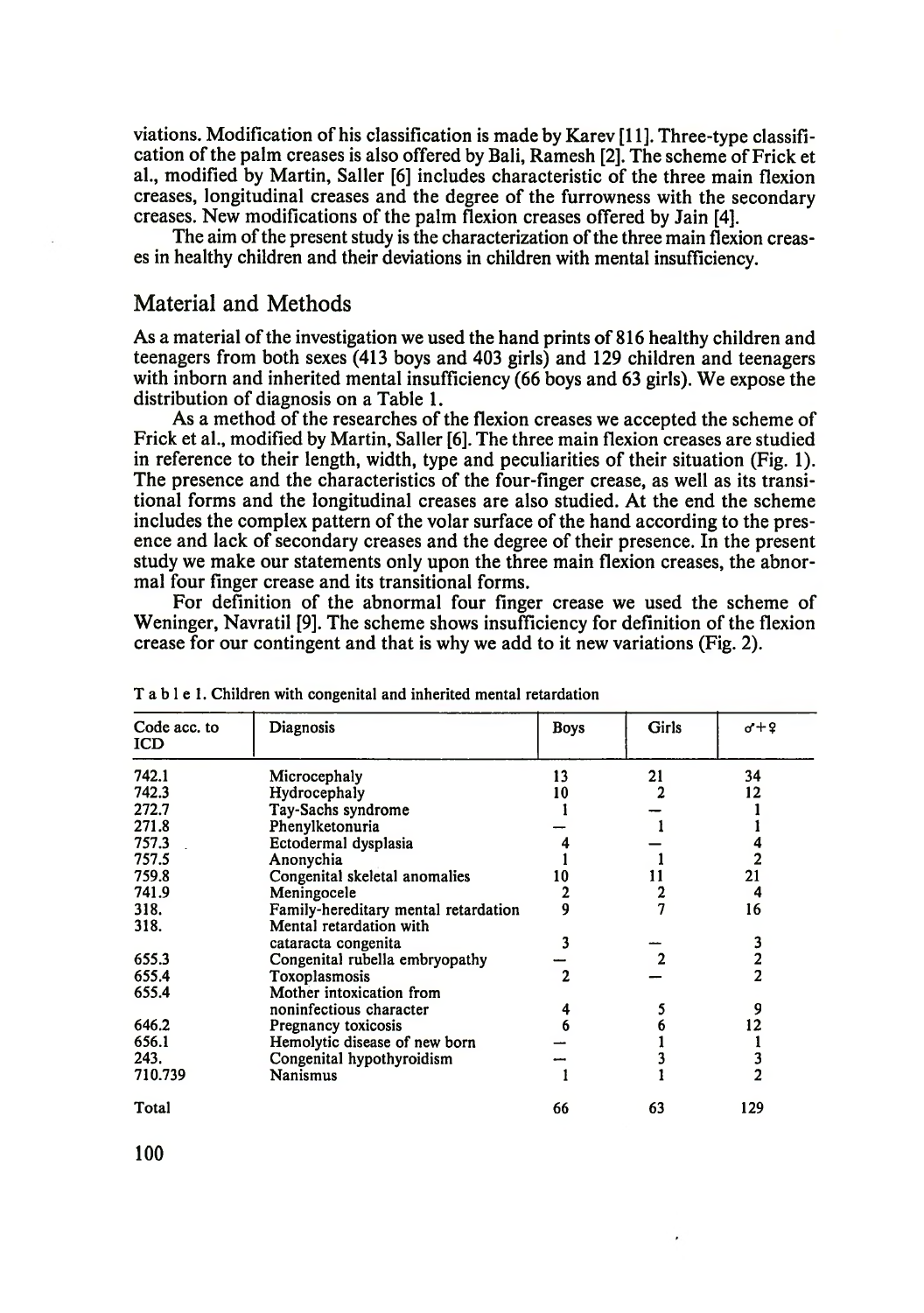Fig. 1. Scheme of the palm basic flexion creases





 $\overline{\phantom{a}}$ 

101

.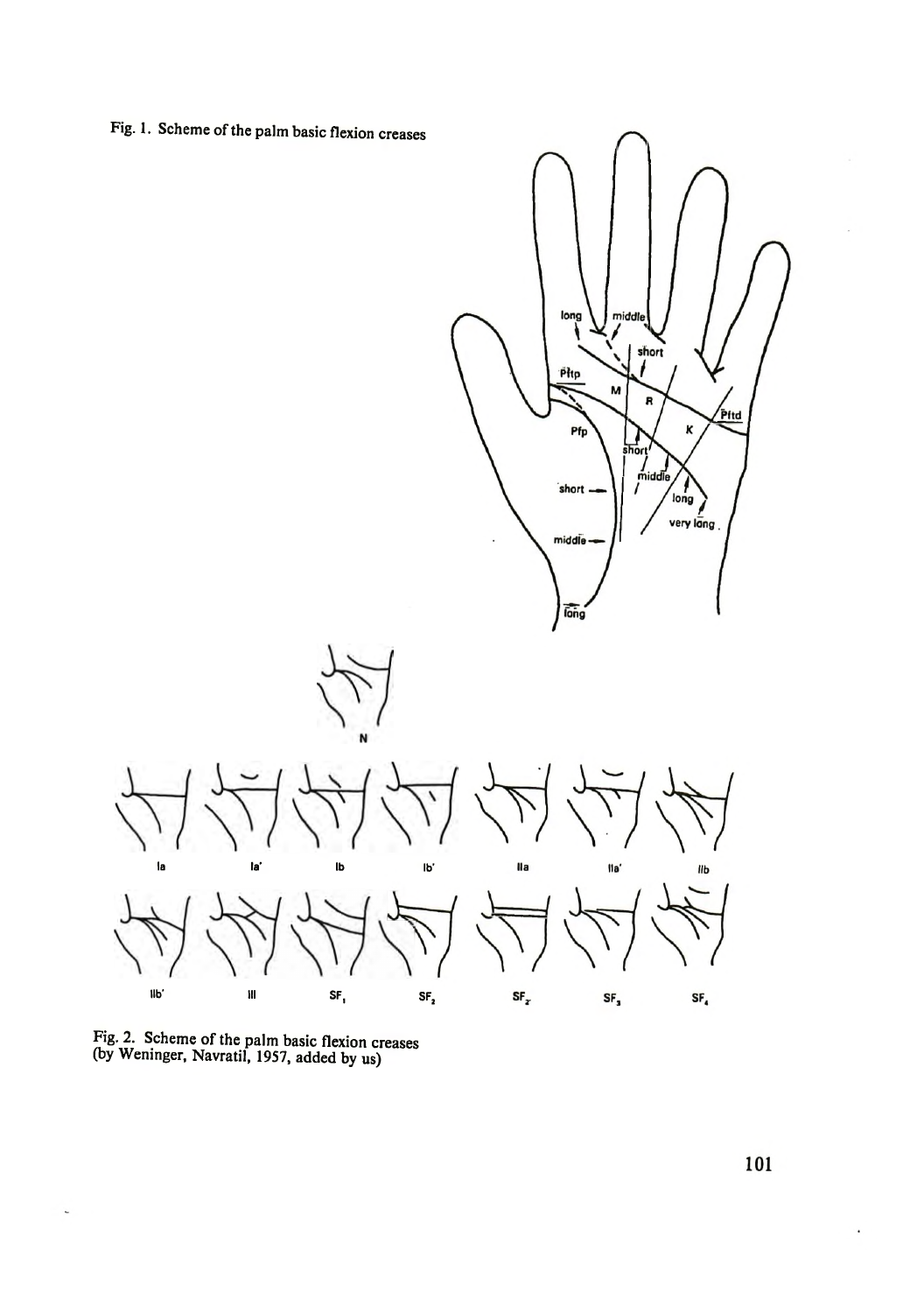## Results and discussion

### Plica flexoria pollicis (Fig. 3)

Most frequently this crease in healthy children from both sexes is long, narrow, even running and it is connected with Pftp at its beginning of the radial edge of the palm. Significant differences in the characteristic of the crease between the two hands were not established. The intersexual comparison indicates that this crease is more often long and narrow in girls, than in boys. Also, in girls it starts more often independently  $(p<0.05)$ .

For some of the characteristics of Pfp in children with mental insufficiency, there are significant deviations compared to those in healthy children. For example, the frequency of the long and wide crease is raised. More often there is also uneven running of the crease and this difference is significant in girls  $(p<0.05)$ .

The frequency of the crease starting with four finger crease is raised (abnormal  $-$  boys  $-$  16.78%; girls  $-$  9.12%; healthy  $-$  boys  $-$  1.34%; girls  $-$  2.14%).

#### Plica flexoria transversa proximalis (Fig. 4)

This crease is most often long, with middle width in healthy boys, and narrow in girls, and straight in both sexes. There are no significant bilateral and intersexual differences, except for the narrow crease, which is more often in girls, than in boys.

There is significant difference in relation with Pftp in girls with mental insufficiency, where the frequency of the long crease is reduced, but the frequency of very long and middle is raised. As it is obvious from the diagram, most frequent is the



Fig. 3. Characteristics of *Plica flexoria policis*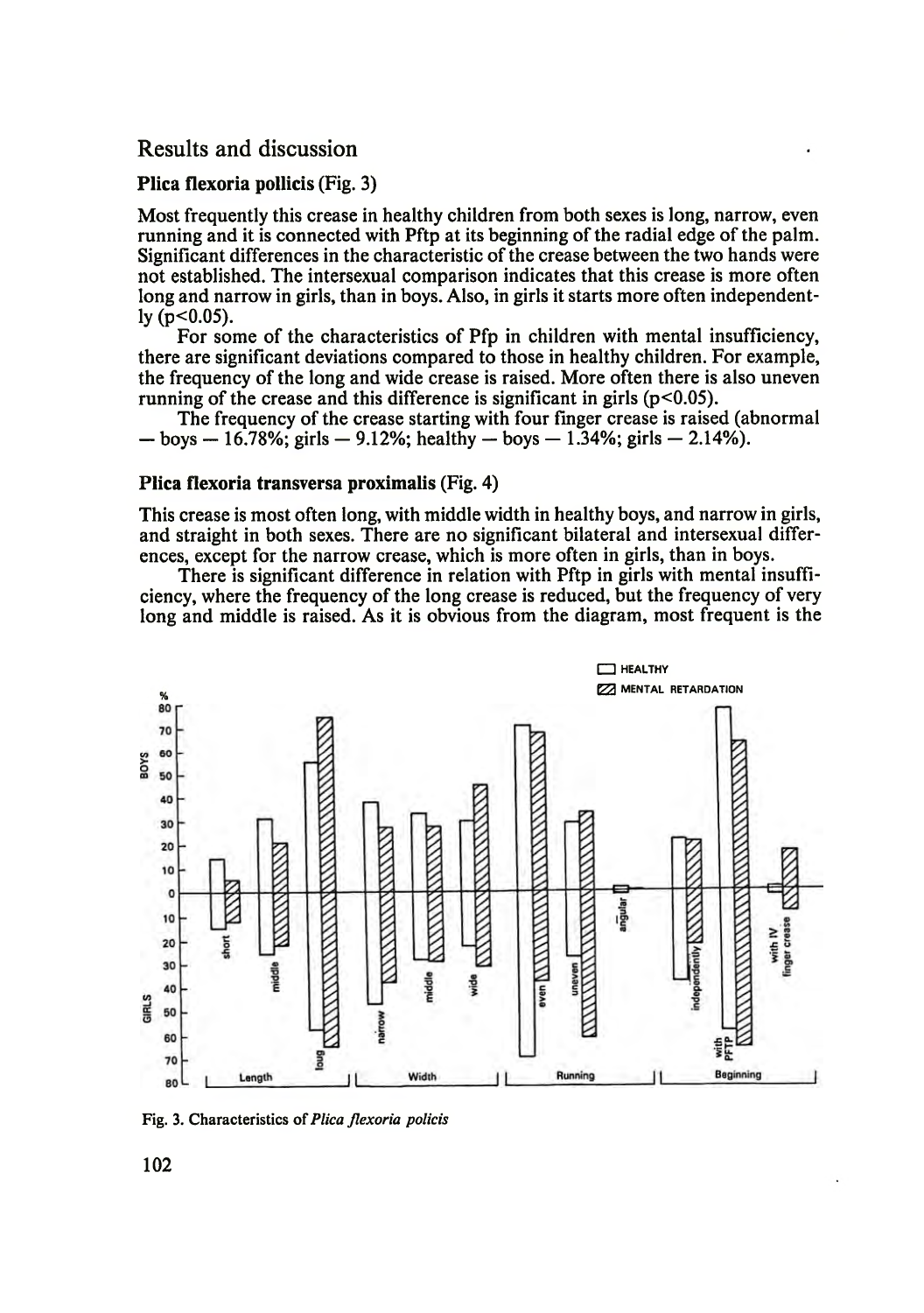

Fig. 4. Characteristics of *Plica Jlexoria transversa proximalis*

wide crease in children with mental retardation in comparison with the healthy children and these differences are significant for both sexes ( $p<0.05$ ). In abnormal children most frequent the crease is descending, instead of going straight.

### Plica flexoria transversa distalis (Fig. 5)

The data for the third crease Pftd indicate that it is most frequent with middle length (ends at the II interdigital area) in healthy children. Unlike the two other creases Pftd is wide. It is little bit curved in most of the cases. The comparison between the two sexes healthy children indicates that there are no differences in relation to its length, but this crease is more frequent narrow and deeply curved in girls. It is more frequent wide and straight in boys than in girls.

In abnormal children from both sexes the frequency of the short and wide crease is raised. Considerable more frequent is also the straight crease ( $p<0.05$ ). Probably this is in connection with the more frequent presence of the abnormal crease in these children.

As we mentioned before, we also investigated the frequency of the type flexion creases in healthy children and in children with mental insufficiency with the help of the scheme of Weninger, Navratil [9], added by as. We represent the data on the tables 2 and 3. Most frequent as in healthy boys and in abnormal boys is the normal situation of the main flexion creases. However, this rate is considerably more low in children with mental retardation (with 27%). In healthy boys the abnormal situation of the creases is generally 7.18%, while in boys with mental insufficiency is 34,38%. The distribution of the different type creases shows the raised frequency of type I a, i.e. the classic type of four finger crease  $(p<0.05)$ . Most considerable is the raising of type SF, on both hands in boys with mental insufficiency. The types II a and II b are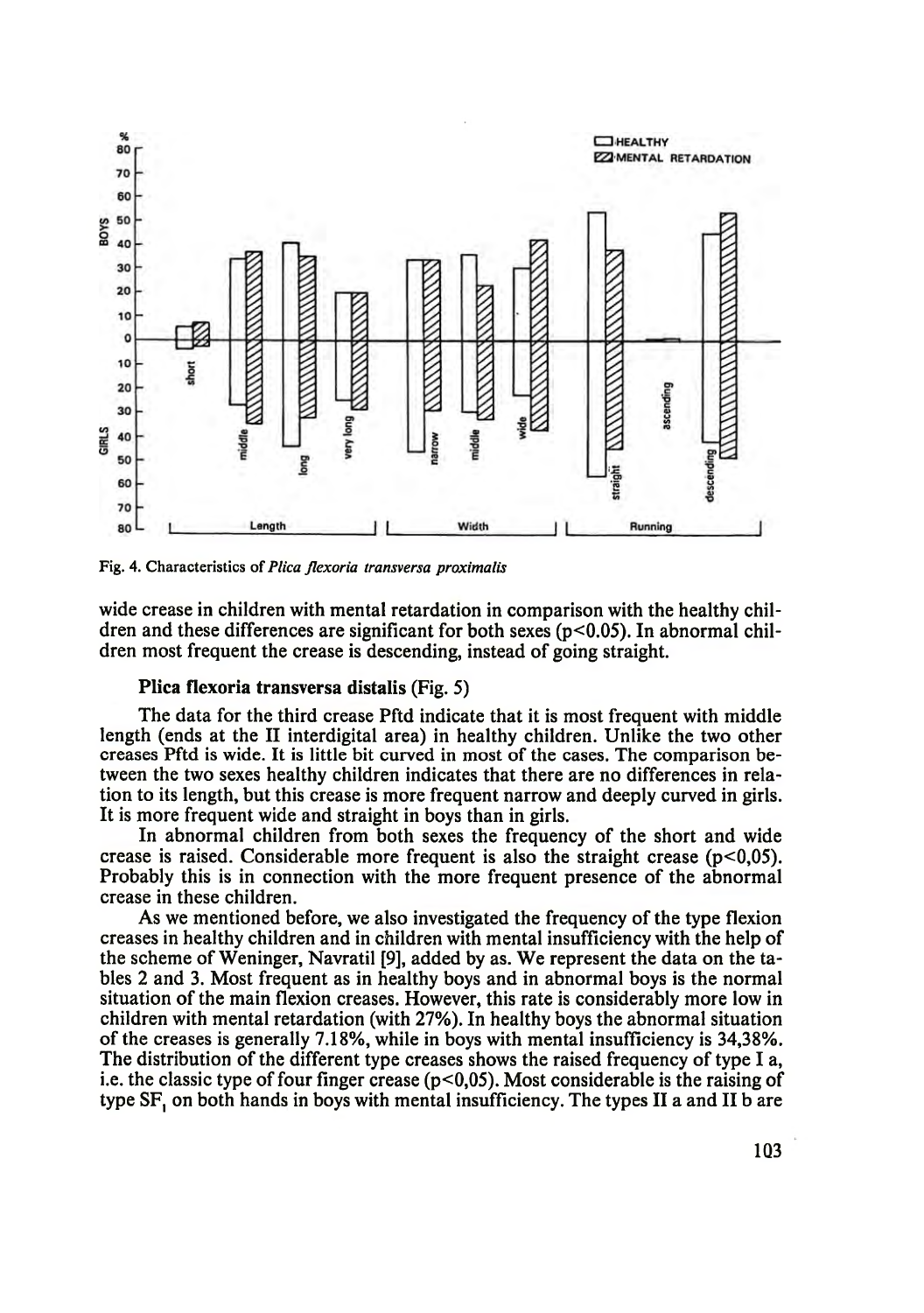

Fig. 5. Characteristics of *Plica flexoria transversa distalis*

also frequent. There are no considerable differences between the two hands, but in healthy boys the frequency of the normal type flexion creases is much higher on the left hand, and in boys with mental insufficiency — on the right hand.

In the girls from both groups, with highest rate is also the normal type, but in girls with mental insufficiency, as in boys with the same disease, it is with significantly lower frequency (with 13% lower). The frequency of abnormal types creases is nearly equal for both hands in healthy girls (5.37%). This frequency is considerably higher in abnormal girls (18.26%). It makes impression that the complex frequency of the abnormal creases is lower in girls with mental insufficiency in comparison with boys. Less frequent in girls with mental insufficiency we found abnormal creases on the right hand, but the difference between the two palms is not considerable. As in boys with mental insufficiency here the raising of type SF, is considerable ( $p$ <0.05), although its frequency is not so high, as in boys.

In our investigation there are established two basic facts:

1. Considerable differences in the characteristics of the three flexion creases in healthy children and children with mental insufficiency, mainly in the width and run of this creases.

2. The frequency of the abnormal flexion creases in children with mental insufficiency is higher than in healthy children. This can be connected with the more frequent presence of short and stright Plica flexoria transversa distalis.

In conclusion, we can say that the investigation of the flexion creases must become an inseparable part of the complex dermatoglyphic status, especially in different diseases. Along with the other dermatoglyphic features, they can help the solution of the problem whether certain disease is inborn or not.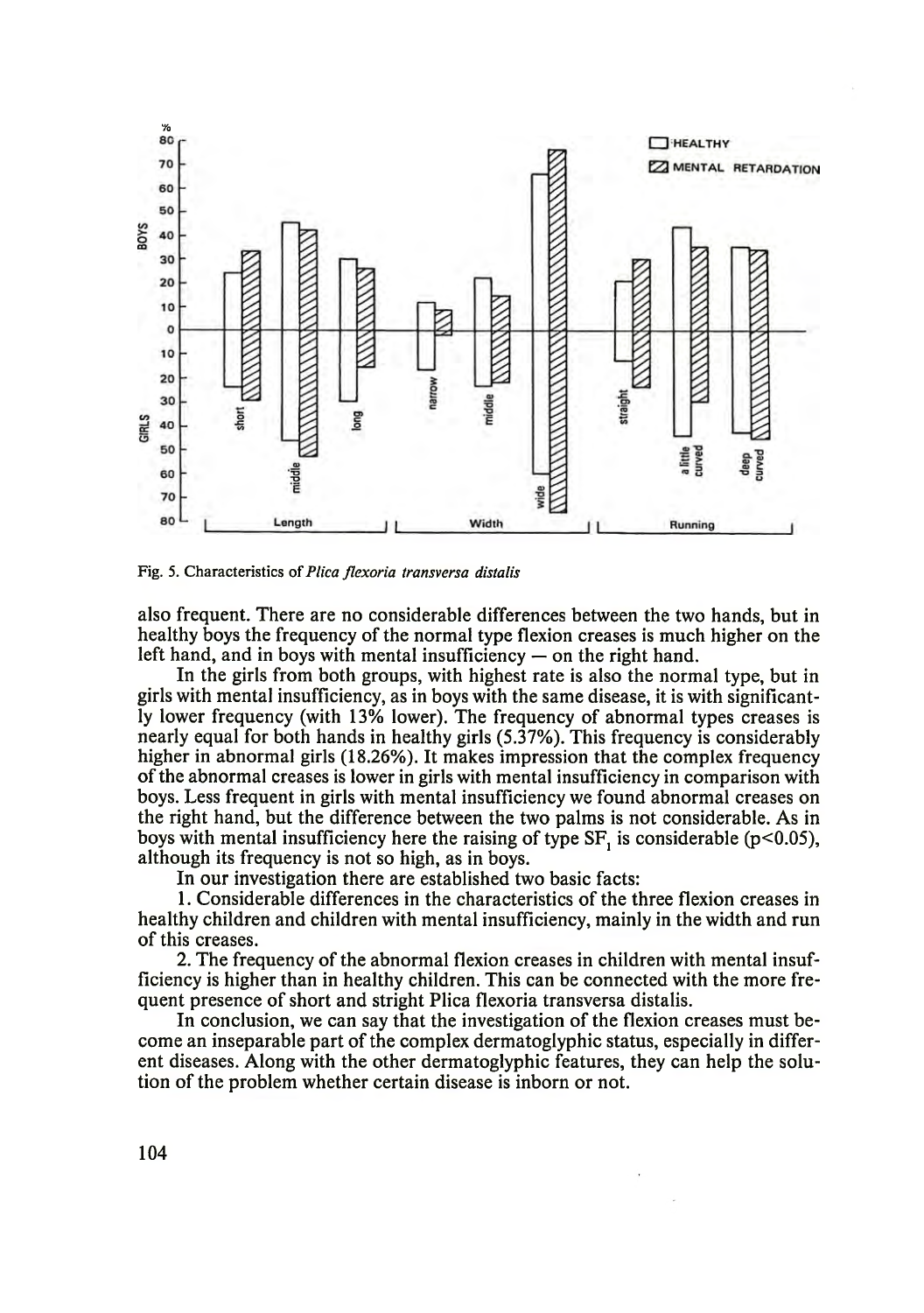| Type                                                                                                 |       | Healthy |            |         | Mental insufficiency |            |  |
|------------------------------------------------------------------------------------------------------|-------|---------|------------|---------|----------------------|------------|--|
|                                                                                                      | right | left    | both hands | right   | left                 | both hands |  |
| N                                                                                                    | 91.46 | 94.16   | 92.81      | 68.74*  | 62.50*               | $65.62*$   |  |
| Ia                                                                                                   | 1.71  | 0.73    | 1.22       | 4.70    | 6.25                 | $5.48*$    |  |
| Ia'                                                                                                  |       |         |            |         |                      |            |  |
| Ib                                                                                                   | 0.49  |         | 0.24       | 3.12    |                      | 1.56       |  |
| Ib'                                                                                                  |       | 0.24    | 0.12       | 1.56    | 1.56                 | 1.56       |  |
| IIa                                                                                                  | 1.46  | 1.22    | 1.34       | 3.12    | 6.25                 | 4.68       |  |
| IIa'                                                                                                 | 0.98  | 0.24    | 0.61       | 1.56    |                      | 0.78       |  |
| IIb                                                                                                  | 0.73  | 0.73    | 0.73       | 4.70    | 6.25                 | $5.48*$    |  |
| IIb'                                                                                                 | 0.49  | 0.49    | 0.49       | 3.12    | 3.12                 | 3.12       |  |
| Ш                                                                                                    | 1.95  | 0.98    | 1.47       | 1.56    | 1.56                 | 1.56       |  |
|                                                                                                      |       |         |            | $6.25*$ | 10.95*               | $8.60*$    |  |
|                                                                                                      | 0.73  | 0.24    | 0.48       |         | 1.56                 | 0.78       |  |
|                                                                                                      |       | 0.24    | 0.12       |         |                      |            |  |
| $\begin{array}{l} \text{SF} \\ \text{SF}_2 \\ \text{SF}_2 \\ \text{SF}_3 \\ \text{SF}_3 \end{array}$ |       | 0.24    | 0.12       | 1.56    |                      | 0.78       |  |
|                                                                                                      |       |         |            |         |                      |            |  |
| other                                                                                                |       | 0.49    | 0.24       |         |                      |            |  |
| * $P < 0.05$                                                                                         |       |         |            |         |                      |            |  |

T a b l e 2. Frequency (%) of types of palm flexion creases in boys

T a b l e 3. Frequency (%) of types of paim flexion creases in girls

| Type                                                                                                                                                      | Healthy |       |            |         | Mental insufficiency |            |  |
|-----------------------------------------------------------------------------------------------------------------------------------------------------------|---------|-------|------------|---------|----------------------|------------|--|
|                                                                                                                                                           | right   | left  | both hands | right   | left                 | both hands |  |
| N                                                                                                                                                         | 94.38   | 94.85 | 94.63      | 79.36*  | 84.12*               | 81.74*     |  |
| Ia                                                                                                                                                        | 0.24    | 0.24  | 0.24       |         |                      |            |  |
| Ia'                                                                                                                                                       |         | 0.98  | 0.49       | 1.59    | 1.59                 | 1.59       |  |
| Ib                                                                                                                                                        | 0.73    |       | 0.36       | 1.59    | 3.17                 | 2.38       |  |
| Ip,                                                                                                                                                       | 0.24    | 0.49  | 0.36       |         |                      |            |  |
| IIa                                                                                                                                                       | 0.73    | 0.49  | 0.61       | 3.17    | 1.59                 | 2.38       |  |
| IIa'                                                                                                                                                      |         | 0.73  | 0.36       |         |                      |            |  |
| IIb                                                                                                                                                       | 1.97    | 1.25  | 1.61       | 1.59    | 1.59                 | 1.59       |  |
| II <sub>p</sub>                                                                                                                                           | 0.73    |       | 0.36       |         | 1.59                 | 0.80       |  |
| III                                                                                                                                                       |         |       |            | 1.59    | 1.59                 | 1.59       |  |
|                                                                                                                                                           |         |       |            | $4.76*$ | $3.17*$              | $3.96*$    |  |
| $\begin{array}{l} \mathbf{S}\mathbf{F}_1\\ \mathbf{S}\mathbf{F}_2\\ \mathbf{S}\mathbf{F}_3\\ \mathbf{S}\mathbf{F}_3\\ \mathbf{S}\mathbf{F}_4 \end{array}$ | 0.73    | 0.49  | 0.61       | 1.59    |                      | 0.80       |  |
|                                                                                                                                                           |         |       |            | 1.59    |                      | 0.80       |  |
|                                                                                                                                                           |         | 0.24  | 0.12       |         |                      |            |  |
|                                                                                                                                                           |         | 0.24  | 0.12       |         |                      |            |  |
| other                                                                                                                                                     | 0.24    |       | 0.12       | 3.17    | 1.59                 | 2.38       |  |
| $*P<0.05$                                                                                                                                                 |         |       |            |         |                      |            |  |

## References

- 
- 1. Alter, M. Variation in palmar creases. Am. J. Diseases Children, 120, 1970, 424-431.<br>2. Bali, R. S., Ch. R a m e s h. On the formulation of palmar creases. Z. Morphol. U. Anthropol.,
- 2. But i, R. S., Off L. Robert 1, R. S., 1971, No 1, 121-130.<br>
3. C r h a k, L. Flexion creases on the palm and their application in paternity expertise. Acta Univ.<br>
Palack. Olomuc. Fak. Rerum natur. Biol., 99, 1990. No
- 
- A Jain, O. K. Variation in formulation of palm flexion creases.  $-$  Bionature, 7, 1970, No 1, 39-42.<br>5. Leiber, B. Zur Systematik und klinischen Bedeutung des menschlichen Handfurchenbildes.  $-$  Z.<br>Menschl. Vererb. Konsti